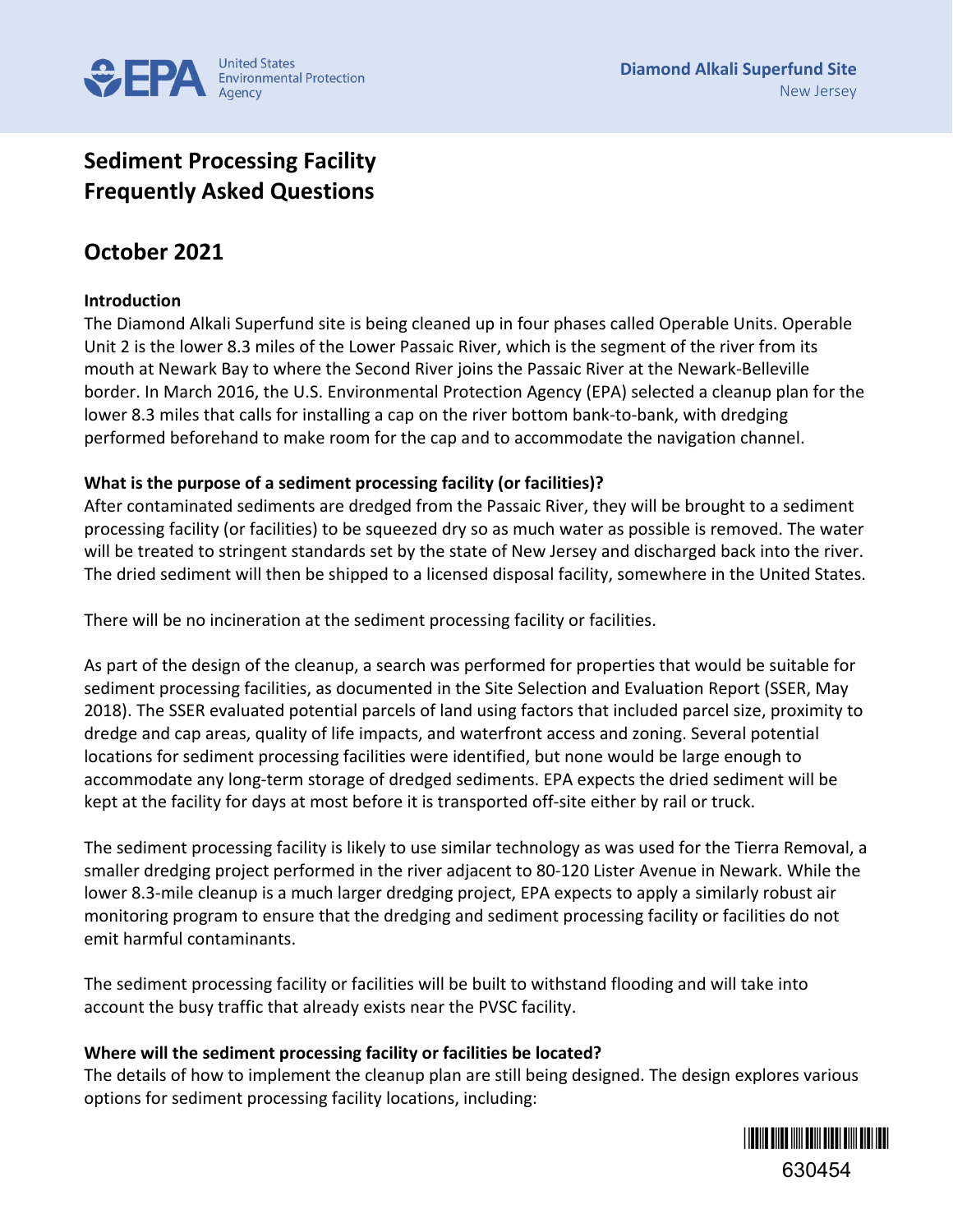

- A sediment processing facility that could be constructed on property owned by PVSC in Newark
- Existing commercial sediment processing facilities in Kearny and Jersey City
- Additional staging areas along the banks of the lower 8.3 miles in Newark, East Newark, Kearny and Harrison.

Given the large volume of sediments that will be dredged from the river, all of these options are likely to be needed depending on where along the 8.3 miles the dredging is occurring in a given year and what type of equipment is needed to deal with the dredged sediments.

In the Site Selection and Evaluation Report (SSER, May 2018), EPA had identified existing PVSC property as a valuable location for sediment processing. Both EPA and the party performing the design of the cleanup, Occidental Chemical Corporation, discussed use of that property with PVSC. After the SSER was completed, a portion of the existing PVSC property was occupied for another use; more recently, PVSC has obtained a new property adjacent to its existing property and together, these properties could provide a uniquely favorable location for a sediment processing facility. At present, no agreement has been formalized to allow use of property owned by PVSC for sediment processing.

#### **Who will construct and operate the sediment processing facility or facilities?**

There is no agreement in place at this time on who will construct and operate the processing facility or facilities. Whoever constructs and operates the facility or facilities will be under strict EPA oversight. The existing commercial processing facilities are already operating under EPA and New Jersey regulations.

#### **What will be the operating hours of the sediment processing facility?**

The details of how to implement the cleanup plan are still being designed. Dredging is expected to occur from July 1 to January 14 of each year, weather permitting. Work at some sediment processing facilities may continue beyond January 14 to finish processing the season's dredged materials, although other facilities may operate for a shorter period of time. Work will typically be conducted 6 days per week, although a 7<sup>th</sup> day may be added occasionally to make sure that sediments are prepared for shipment off-site as quickly as possible.

### **How will the community be impacted by the sediment processing facility or facilities?**

In 2012, Tierra Solutions, on behalf of Occidental Chemical, operated a sediment processing facility at 117 Blanchard Street in Newark to manage sediment dredged from the river during the Tierra Removal, under EPA oversight. The Tierra Removal included a robust air monitoring program. During the four months of dredging and sediment treatment, only one exceedance of air quality standards occurred at a monitor next to the dredging operation (not the sediment processing facility). Simultaneous monitoring in the neighborhood showed no exceedance of air quality standards.

From its oversight of the Tierra Removal and other Superfund dredging projects all over the United States, EPA has learned how to operate sediment processing facilities so that community health and safety are monitored and protected to the fullest extent. Measures to protect community health and safety will be documented in a Community Health and Safety Plan, in development.